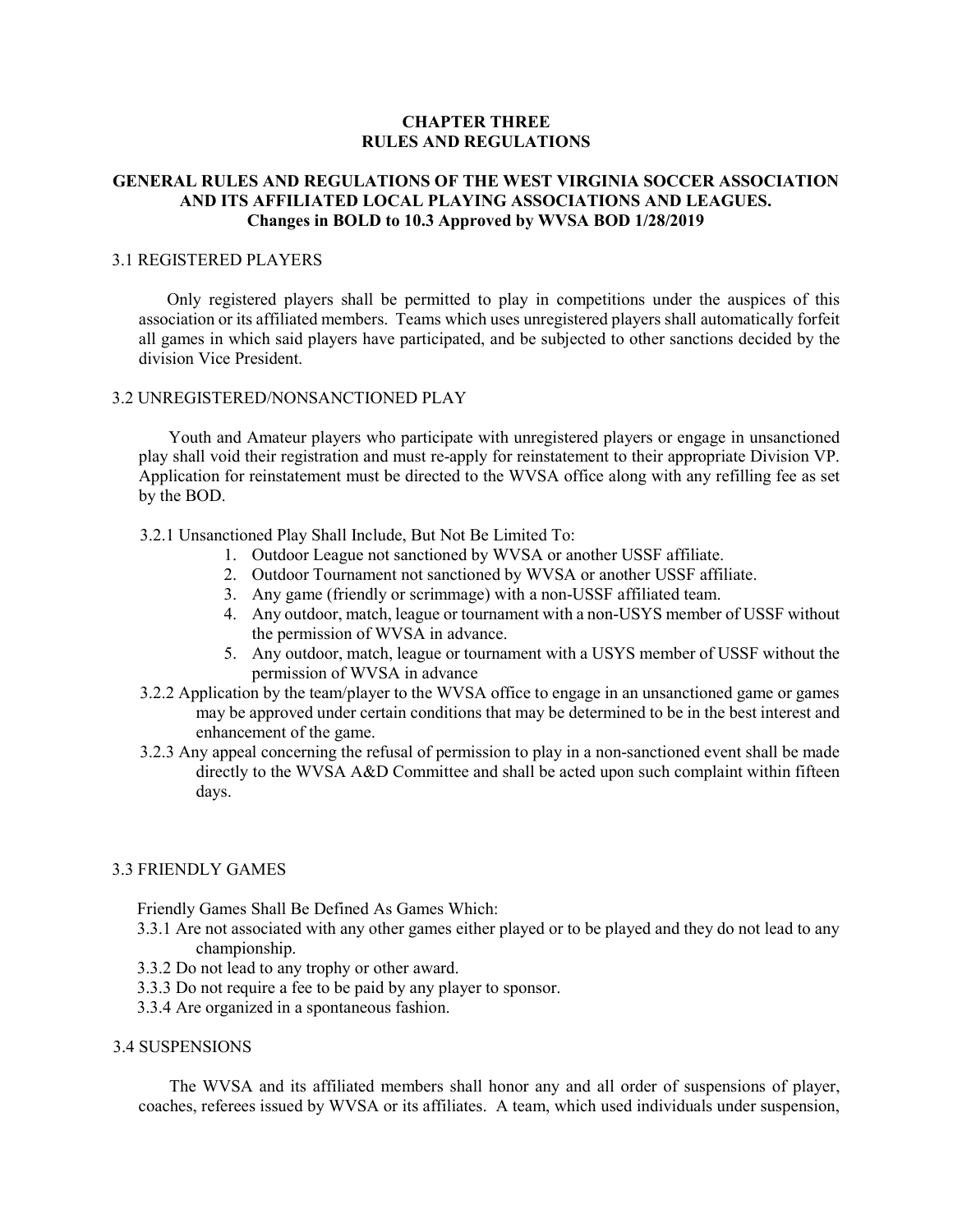shall automatically forfeit all games in which the individuals have participated. Member associations which use individuals (coaches or referees) under suspension shall be subject to a fine not to exceed five hundred dollars or to be declared not in good standing with WVSA.

Individuals who participate or allow someone to participate, while under suspension may be subject to disciplinary action.

#### 3.5 REFEREES

In compliance with USSF rule 1203, all referees serving WVSA and its affiliated member associations shall be registered with the USSF and WVSA in accordance with current rules and regulations of the USSF National Referee Committee and the State Referee Committee.

- 3.5.1 The use of unregistered referees is approved only in emergency situations; then the captains or coaches of two competing teams may decide someone agreeable to both of them to officiate. In these circumstances, the decisions of that person serving as an emergency referee are just as binding as if he were a registered referee.
	- (1) A member association of WVSA who attempts to circumvent the spirit of this rule by continually relying on rules 3.5.1, or the excuse of referee unavailability as a reason not to insist upon the proper training and registration of all their referees, may be put on thirty days written notice by the Division VP that it may be found not in good standing with WVSA. If it does not take immediate, positive steps to completely comply with this rule, the association may be held not to be in good standing after a hearing before the BOD.
- 3.5.2 All USSF referee training for certification will be under the direct supervision of the state referee committee and state director of referee instruction. No referee instructors other than those specifically trained and certified by USSF or the state director of referee instruction are approved as instructors for basic referee clinics.
- 3.5.3 Member associations that desire to free registered referees for higher-level competition may allow the coaches of recreational under 6, under 8, and under 10 teams to each officiate one-half of their own games.
	- (2) A member association of WVSA who attempts to circumvent the spirit of this rule continually relying on rule 3.5.3, or the excuse of referee unavailability as a reason not to insist upon the proper training and registration of all their referees, may be put on thirty days written notice by the Division VP that it may be found not in good standing with WVSA. If it does not take immediate, positive steps to completely comply with this rule, the association may be held not to be in good standing after a hearing before the BOD.

#### 3.6 AMATEUR TRAIL GAMES (SENIOR)

- 3.6.1 A youth player will be permitted to play an unlimited number of amateur games without losing his eligibility. The youth player must obtain permission form his youth coach or other authorized team official. The youth coach or authorized team official shall, in writing or by form, request eligibility clearance form the Vice President of Youth. The youth coach or other team official must, in writing of by form, request permission from the appropriate Vice President of Amateur. When the above clearance and permission have been granted, the appropriate Vice President of Amateur has sole discretion in permitting a youth player to play amateur games and will be responsible for establishing the procedures for which this will be implemented. The youth player shall be listed as a "provisional" amateur player.
- 3.6.2 Any youth player playing for an amateur team without the approvals of the Vice President of Amateur and Vice President of Youth may be declared ineligible for youth games. Any youth team using such ineligible player shall forfeit all games in which the player took part and the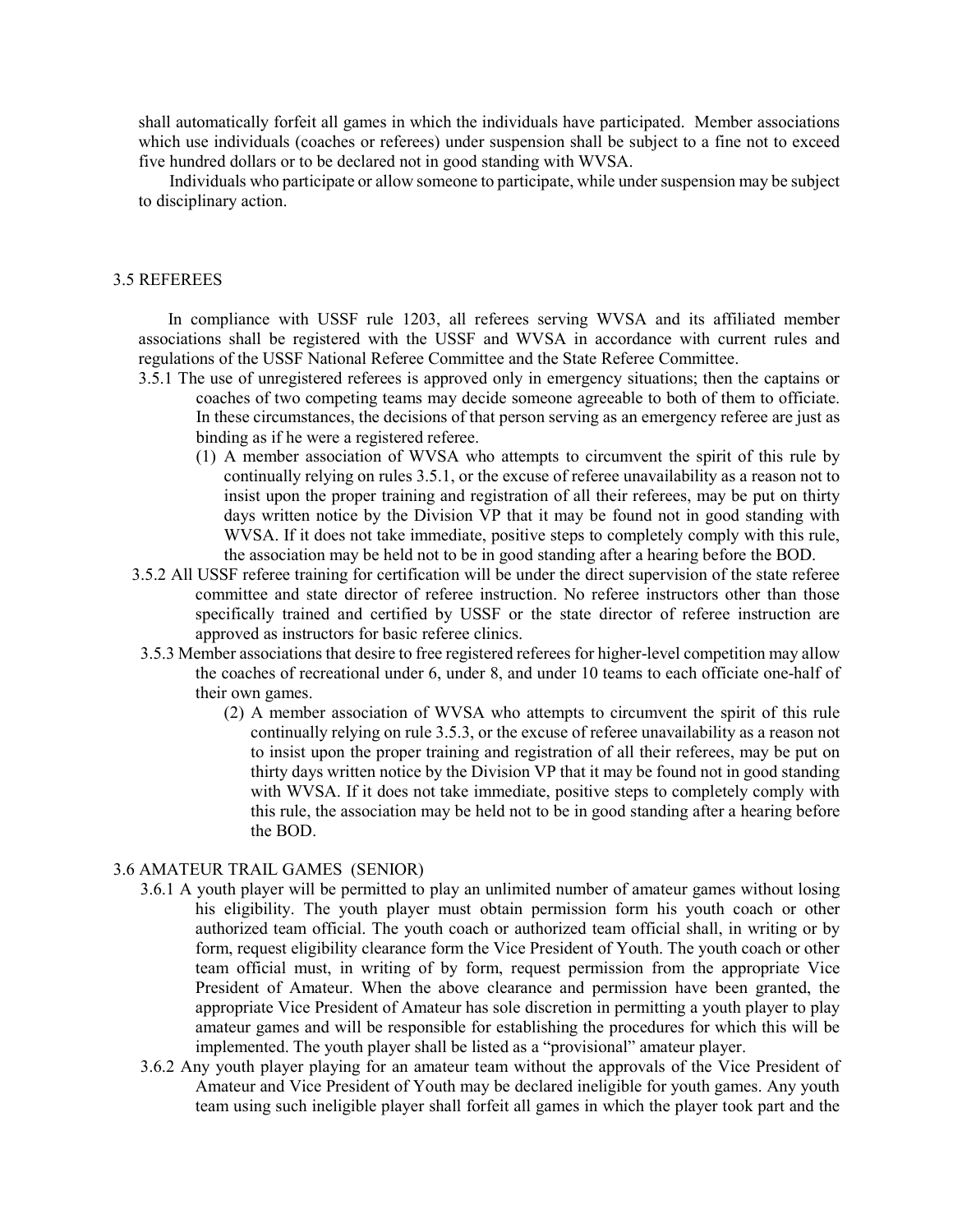coach, manager and or club administrators may be subject to disciplinary action. It is not necessary to drop an ineligible player from the roster.

- 3.6.3 Any amateur team, coach or administrator that used a youth player not in accordance with the he above rules may be suspended for up to one year.
- 3.6.4 A youth player may appeal his youth coach's or authorized team official's denial to play amateur games with the Vice President of Youth.

## 3.7 YOUTH PLAYER IN AMATEUR PLAY

- 3.7.1 A youth player playing an amateur game shall be considered a provisional player and therefore, cannot take part as a team member in league playoff games, league championship games or state or national tournament.
- 3.7.2 If a youth player is denied the right to play amateur games by his youth coach or authorized team officials and the Vice President of Youth, he may appeal to the state appeals and discipline committee.
- 3.7.3 Should a player eligible to compete in youth competition decide to forego his youth eligibility and register as an amateur player, he must:
	- (1) Make application to the VP Youth
		- 1. The Vice President of Youth will ensure that the player is not under suspension or probation and then relay all information and original request to Vice President of Amateur.
		- 2. A youth player after receiving the proper clearance from the appropriate amateur commissioner then may register, as am amateur player.
- 3.7.4 An amateur team, coach or administrator that used a youth player not in accordance with the above rules may be suspended for up to one year.

### 3.8 AMATEUR REGISTRATIONS

Players may only register with one team at any given time.

A player may register on as many teams as he coaches as long as these teams do not play each other in any competition.

Note: Youth registration, transfers, etc. are covered under the rules for registration of youth players.

## 3.9 PLAYING AGE

 Except where prohibited by USSF rules, youth players may participate in older divisions but may not playing younger divisions than their age dictates except by approval of the WVSA Board of Directors.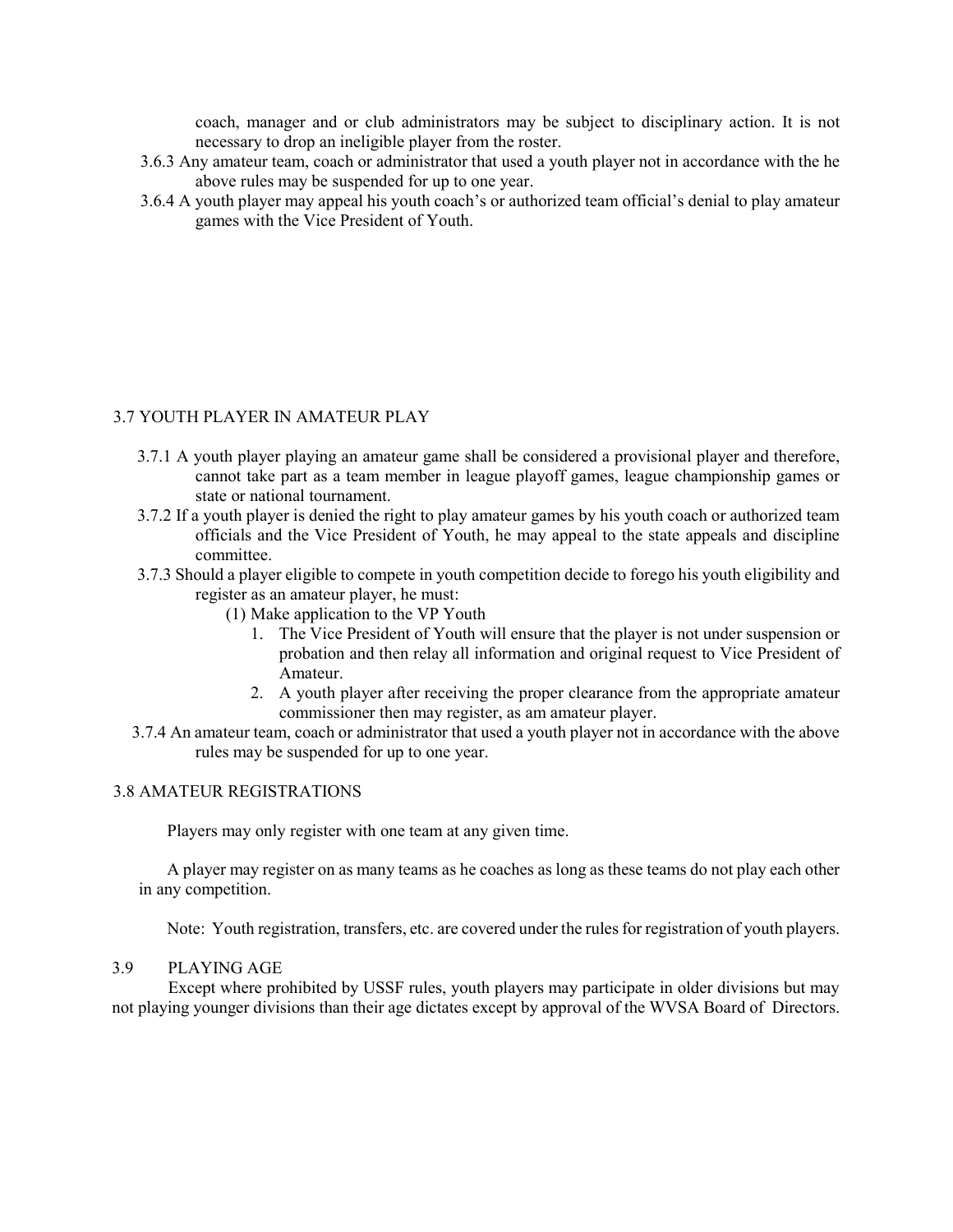# [2/1/2019 CHANGES ARE in BOLD Approved by the WVSA BOD 1/28/19]

# 3.10 - YOUTH CONTRACTS AND RELEASES

3.10.0 (Definitions) – A "Youth Contract" is defined as an Agreement by a youth player or youth player's representative to play for a WVSA Club for a seasonal year by online or written agreement. A "Free Agent" is defined as a youth soccer player that is not currently registered to any WVSA or other USYS Club. A "Release" is defined as a registered youth player for the current seasonal year being released from their Youth Contract. A "Transfer" is defined as a youth player moving their registration from one WVSA or other USYS Club to another WVSA or USYS Club during a seasonal year. A "Soccer Club" is defined as an approved WVSA or other USYS Travel Soccer Club. "Club Districts" are the six (6) WVSA districts. The District Map can be found on the WVSA website. An "ELA" is defined as Electronic Legal Agreement that is on the WVSA Affinity registration form. A "Guest Player" is defined as a Youth Player that is registered to a WVSA or other USYS Club for the current seasonal year that receives permission to play for another WVSA or other USYS Club for a specific event.

3.10.1 - No coach, assistant coach, trainer or team representative may practice or play with any player that does not appear on their current WVSA roster if the player is not considered to be a Free Agent by current WVSA rules and regulations, unless permission is granted by the player's club. (Note: the above does not include indoor soccer. (11/94)) Unregistered players may not participate in any manner. (11/93)

- 3.10.2 Any player desiring to be free of their Youth Contract before the end of the seasonal year (September 1 through August 31) must obtain a written release from the club with which he/she is currently registered. Any player requesting and failing to receive said release from their Youth Contract within seventy-two hours may request release directly from West Virginia Soccer Association. A WVSA Club must notify WVSA of the reason for any denial of the release. Players must meet all past due financial obligations to the club due at the time of the release.
	- 3.10.2.1 Releases must be approved by at least two persons who do not have a conflict of interest concerning the release. (verified by WVSA)
	- 3.10.2.2 Each Travel club is to provide WVSA with a list of at least three approved persons to authorize any release.
	- 3.10.2.3 A release does not automatically allow a player to transfer from one WVSA Club to another, except under 3.10.3.5.
	- 3.10.2.4 At the conclusion of the WVSA Spring Cups, NCS or Open, whichever is held last, WVSA Clubs may hold tryouts and may contact players wishing to explore joining other WVSA clubs for the next seasonal year, without being in violation of 3.10.4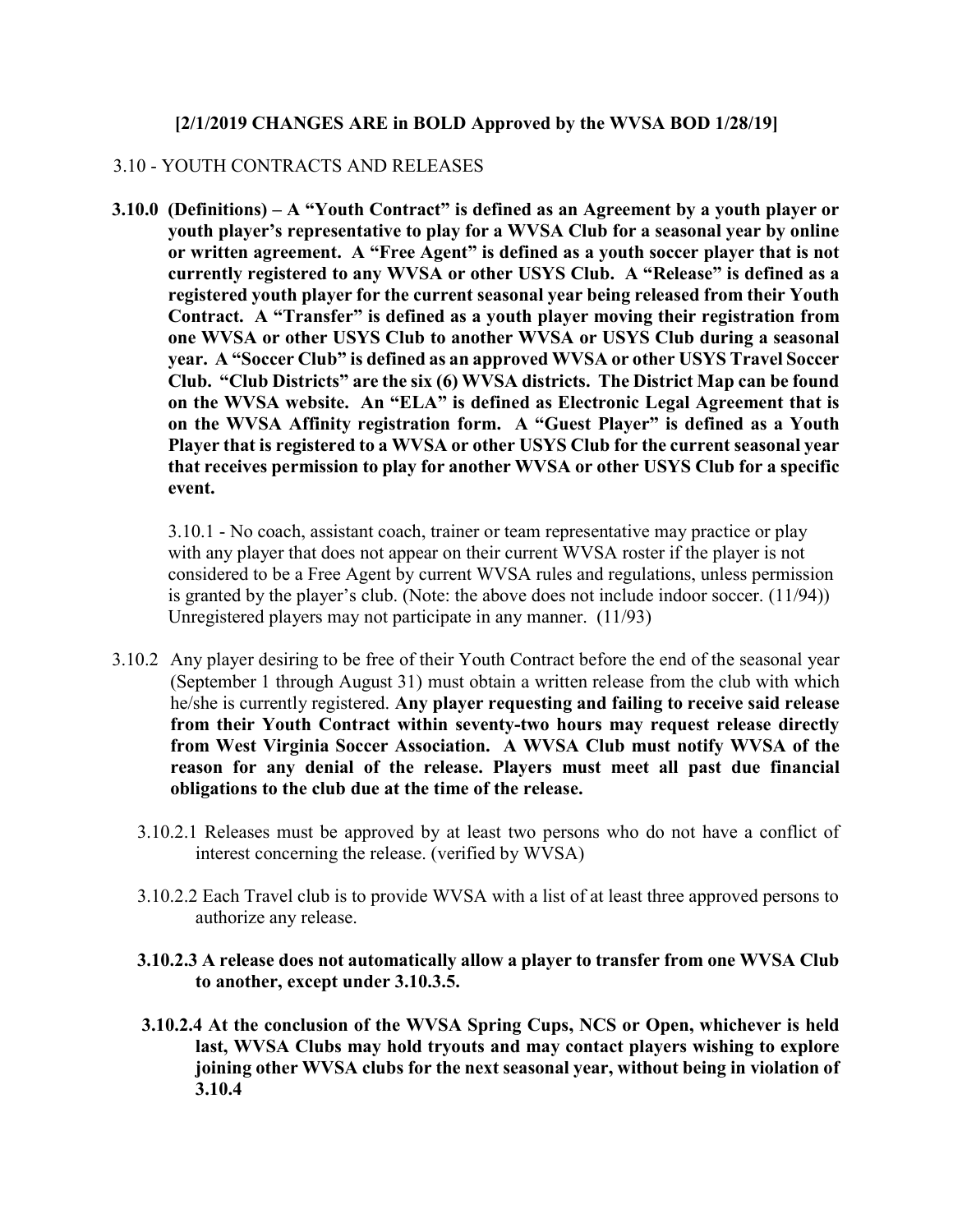3.10.3 Transfers: No transfers to a different WVSA soccer club will be approved during the seasonal year, subject to the following exceptions:

3.10.3.1 The player has moved outside the Club's District or has a financial hardship. (Verified by WVSA)

# 3.10.3.2 The player has a risk management issue that has been reported to the WVSA soccer club and or WVSA Risk Management Coordinator and Verified by WVSA.

- 3.10.3.3 The player moves to team to compete in NCS State Cup or Presidents Cup -- if their current club team is not competing in NCS or Presidents Cup. This must be approved by both respective coaches and both respective clubs.
- 3.10.3.4 The player requests a transfer to or from another state.
- 3.10.3.5 There shall be an open transfer period for all age groups from January 15 to February 15 during each seasonal year. During this open transfer period, a player, at his or her option, shall be released from their Youth Contract and automatically transfer from one WVSA Club to another WVSA club after obtaining a release. So long as a player requests a release and transfer during the open period, WVSA is permitted to complete that transfer process after the conclusion of the open period.
- 3.10.3.6 The provisions of all other sections of 3.10 shall still be in full effect.
- 3.10.3.7Informing Players or their representatives of any 3.10 provisions shall not be a violation of any other part of 3.10
- 3.10.3.8 Receiving Club approval in all of 3.10.3 must be by at least two persons of the receiving club without a conflict of interest. (Verified by WVSA)

3.10.4 No coach, manager or club official shall make contact with a player who is registered with a different WVSA Club, or that player's representative, during the current seasonal year. When speaking to any player, or that player's representative, that is not already registered with its club, the WVSA Club must inquire if the player is presently registered with another WVSA club. If the player is registered with another WVSA club, then the player or their representative may be given general information such as fees, club training schedule and planned events. There can be no other communication with the player or the player's representative until permission is given, in writing, by the player's present club or a release has been obtained on a WVSA PTS, "Player Status Form" through the WVSA online registration system. Communications between players and communications between players' representatives are not covered by the scope of this rule.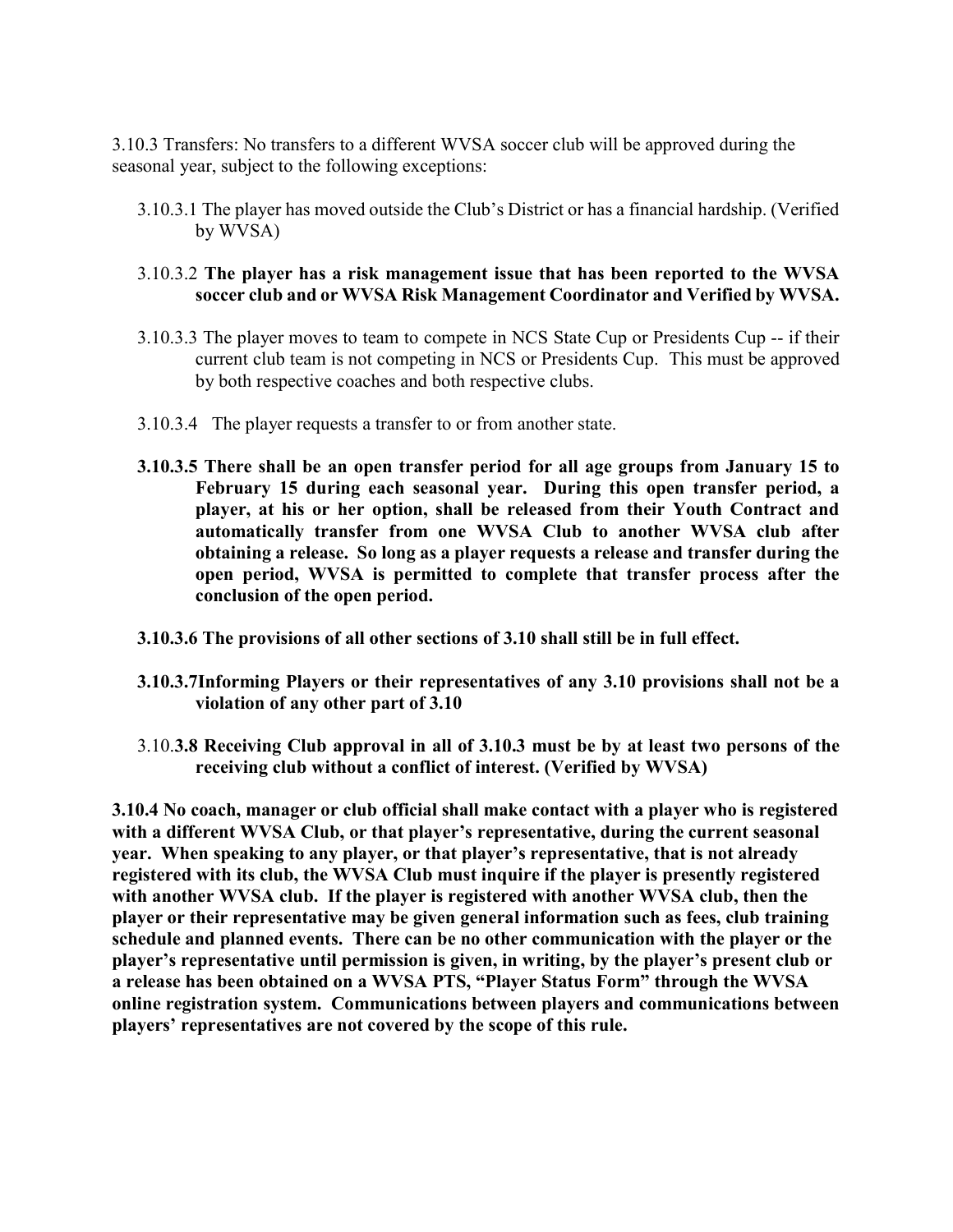3.10.5 No coach, assistant coach, trainer, team representative, registered player or club representative may approach any player to leave his present team or club without the express written consent of the present club. Persons denied such permission may appeal to WVSA.

3.10.6 Communications by a WVSA Club to a player or their representative requesting the player to be a Guest Player is permitted, so long as the WVSA Club has confirmed with the players club that there is no conflict and does not request the player to leave their present team or club. No WVSA Club may deny a Guest Player request unless the player is scheduled to participate in soccer activities with the player's current club. Any denial of a Guest Player request shall be grounds for a complaint, to be made in writing to the WVSA office.

# 3.10.7 Complaints of violations

3.10.7.1 All complaints shall be made in writing to the WVSA office. The complaint shall be investigated and forwarded to the Division VP who shall investigate and may hold a hearing prior to any disciplinary action being taken. Any decision may be appealed to the WVSA A&D Committee. If the Division VP finds that a complaint or appeal are frivolous, a player transfer may be granted while the matter is being investigated.

3.10.8 Verified complaints of violations of rule 3.10.4 or 3.10.5 may be reasons for WVSA to deny a transfer.

3.10.9 All WVSA Soccer Clubs shall provide a hyperlink to 3.10 paper of Youth Contracts to all WVSA players and the players' legal guardians prior to any registration for the seasonal year for which the Youth Contract pertains. The Affinity registration system shall include an ELA requiring acknowledgement and agreement to 3.10 and the Youth Contract at time of registration. Any club not using the Affinity system must obtain a written acknowledgement of the player and parent agreement to the Youth Contract by including this information on their registration form or include an ELA on their online system.

3.10.10 The changes to 3.10 approved by the WVSA BOD on 1/28/19 will go into effect on 2/1/19

# 3.11 RULES OF PLAY

Except as otherwise specified herein, rules of play of the USSF and its respective divisions, Amateur and Youth, will apply in all completions under the jurisdiction of the WVSA and its affiliated members. Any affiliated member association may operate the "Quarter System" of substitution for Under 6, Under 8, Under 10, and Under 12 age divisions only. However, the board of Directors shall have the right to approve special rules of the competition agreed upon by two or more member associations conducting a "special" competition.

 3.11.1 Recreational teams only should be included in Recreational Club/League Schedules. All-Star Recreational teams are teams formed for participation in tournament competitions.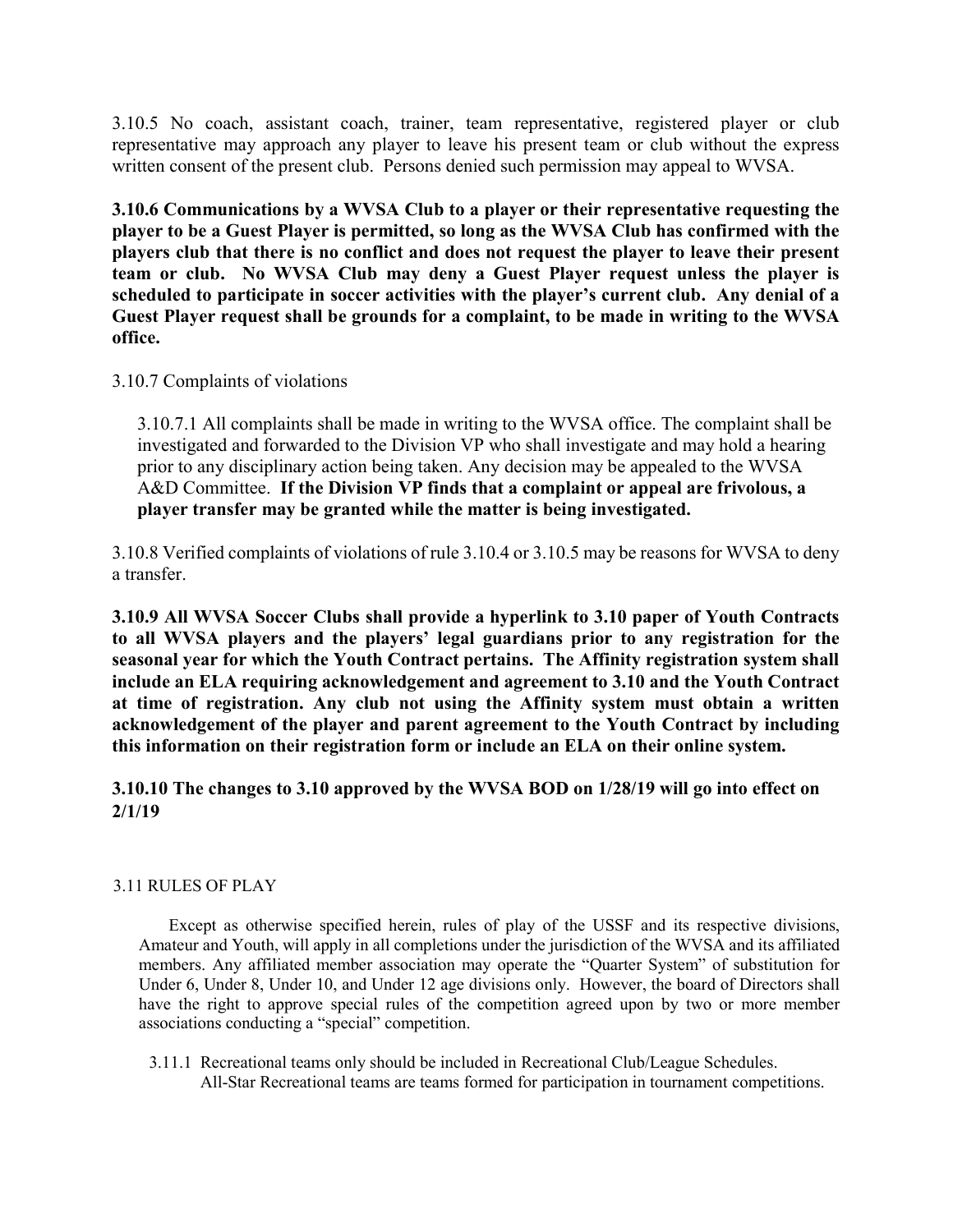Travel teams should only be scheduled in Friendly, Tournament or League competitions for travel teams.

3.11.2 WVSA has adopted the US Soccer Concussion Awareness

Program. (R2R) Effective 1/1/2016

Players in U11 programs and younger shall not engage in heading, either in practices or in games. Limited heading in practice for players in U12 and U13 programs. More specifically, these players shall be limited to a maximum of 30 minutes of heading training per week, with no more than 15-20 headers per player, per week.

#### 3.12 AGE GROUPING FOR PLAY

# AGE GROUPING FOR WVSA AND MEMBER ASSOCIATIONS PLAY SHALL BE: AMATEUR 19 and Under for 2016-2017 19-20 and UNDER 18 and UNDER 17 and UNDER 16 and UNDER 15 and UNDER 14 and UNDER 13 and UNDER

12 and UNDER 11 and UNDER 10 and UNDER 9 and UNDER 8 and UNDER 7 and UNDER 6 and UNDER 5 and UNDER 4 and UNDER

# THE AGE OF A PLAYER FOR PURPOSE OF LEAGUE PLAY SHALL BE THE Year of their birth. OF THE CURRENT SOCCER YEAR. THE SOCCER YEAR BEGINS ON SEPTEMBER 1 AND ENDS AUGUST 31 OF THE FOLLOWING YEAR. PLEASE RFER TO THE US SOCCER / WVSA AGE MATRIX. Effective 9/1/2016

#### 3.13 REGISTRATION OF PLAYERS

The division VP's shall be responsible for the registration of all players under their jurisdiction.

3.13.1 Each division shall develop its own procedures for player registration and submit them to the Board of Directors for its approval. These procedures shall be listed as separate chapters of this document. Electronic Pass Cards and or Rosters from the WVSA Approved Registration System are allowed. Effective 9/1/2016

#### 3.14 PROOF OF AGE AND REGISTRATION REQUIREMENTS

A valid player pass card with picture shall be sufficient identification of player age and registration. Youth Only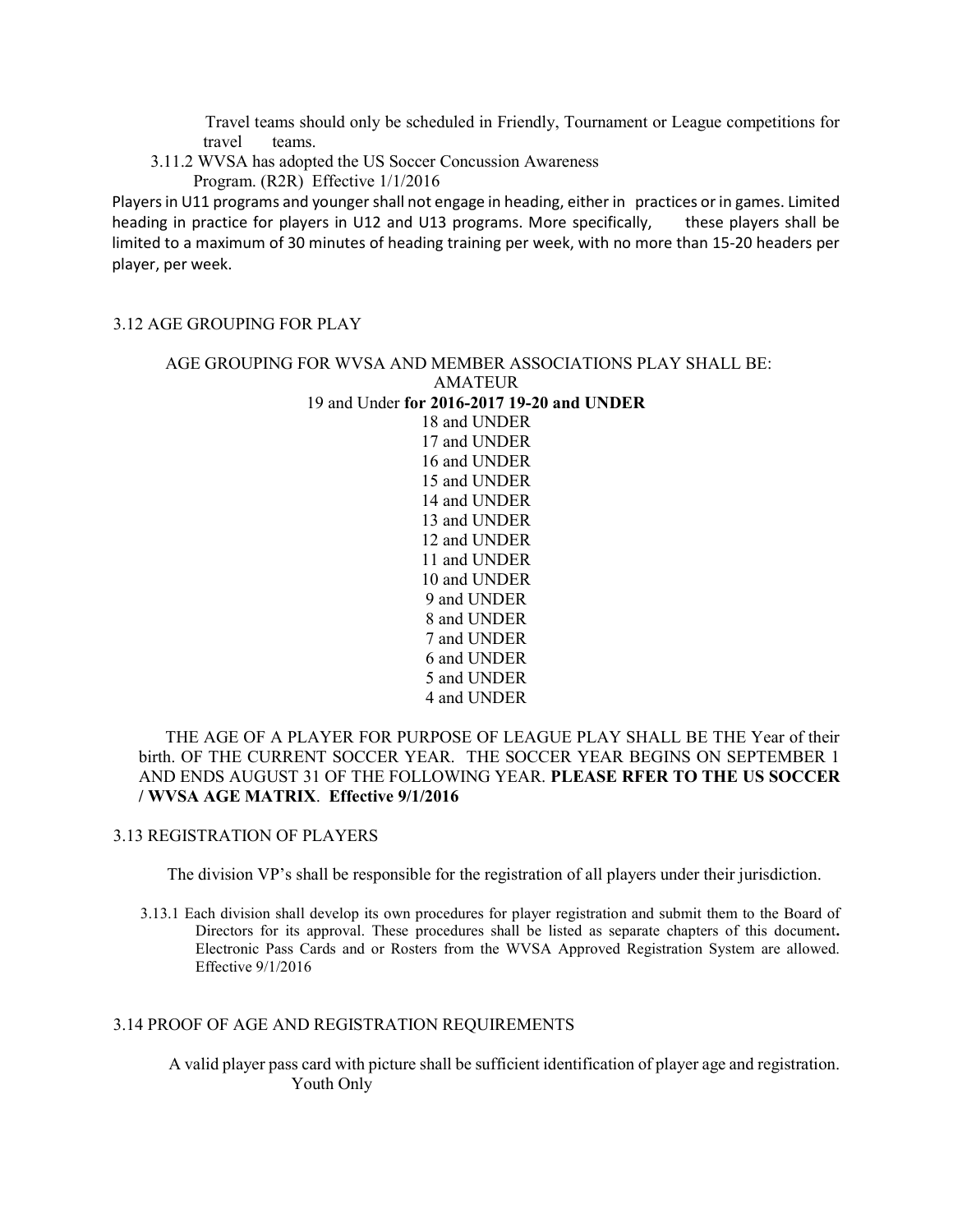- 1. All players must have a valid player pass for any match, with the following exceptions: providing that the players are listed on the local club roster of the team for which they are playing.
	- A) Recreational games (Except State Tournaments and local tournaments at their option may require pass cards.)
		- i. The local league must certify to the referee that all players are properly registered and of the proper age, and are on the teams roster.
	- B) In any match in which a waiver has been granted by WVSA.
		- i. A valid league or club roster must be presented

2. Any coach whose team does not have player pass cards at a match must present a roster to the referee except as noted in A & B.

- i. The referee shall forward a copy of the roster to the WVSA office.
- ii. The coach shall forward copies of the player pass cards to the WVSA office within 72 hrs of the match.
- iii. Any coach not having player pass cards may be suspended for not less than 3 matches or more than 1 year.

#### 3.15 TEAM ROSTER LIMITATIONS BOLD Changes effective 9/1/2016

3.15.1 Registered teams may have no more players than listed below:

| (C=Competitive R=Recreation) |                |         |
|------------------------------|----------------|---------|
| AGE Group                    | <b>MINIMUM</b> | Maximum |
| U13 and above                |                | 22      |
| U11C/U12C                    |                | 18      |
| U11C/U12C (Small Sided)      |                | 18      |
| U11R/U12R                    | h              | 18      |
| <b>U9C/U10C</b>              |                | 14      |
| <b>U9R/U10R</b>              |                | 14      |
| U7R/U8R                      |                | 12      |
| U4R/U5R/U6R                  |                |         |

Rule: 3.15.1.1 Recreational teams (U9 and above) may have no more than 2 x the number of field players on the teams roster.

1.a This rule shall effect all WVSA Cups that allow recreational teams to enter.

3.15.2 Expanded Rosters

Travel teams u11 thru u19 and recreation teams u13 and above may have expanded rosters of up to 22 players, subject to the conditions in 1 and 2 below.

2.1 No more than 18 players may be on the match roster or the team bench area for any match.

 2.2 Teams entering WVSA State Championship Cup must meet all roster rules and limits under cup rules. Teams entering WVSA State Championship Cup that wish to use this rule must contact the WVSA Executive Director prior to creating any rosters.

## 3.15.3 For WVSA Registered Travel Teams

1. A Team may have on its roster only players of the following age groups for the seasonal year in which the team is participating.

1. For teams participating in the Under 15 and below age groups, each player on the team must be (A) of the age of the age group in which the team is participating in that seasonal

year, or (B) of the age in either of the next 2 younger age groups of that age group in which the team is participating in that seasonal year.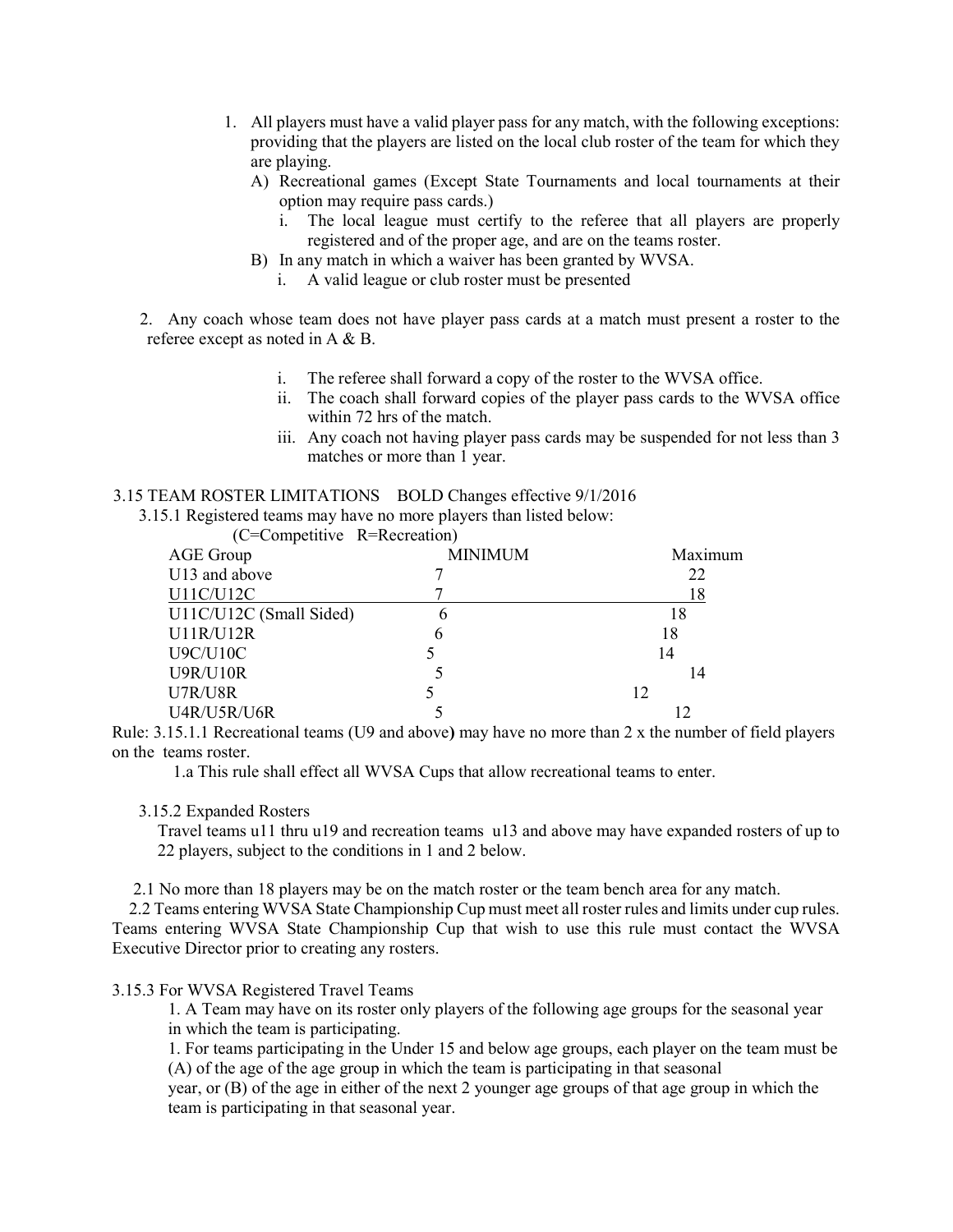2. For teams participating in the Under 16 and older age groups, each player on the team must be (A) of the age of the age group in which the team is participating in that seasonal year, or (B) of the age in either of any younger age group, through U14, of that age group in which the team is participating in that seasonal year.

3.15.4 Age Restrictions For WVSA Registered Recreational Teams

A Team may have on its roster only players of the following age groups for the seasonal year in which the team is participating.

1. For teams participating in the Under 15 and below age groups, each player on the team must be (A) of the age of the age group in which the team is participating in that seasonal year, or (B) of the age in either of the next 2younger age groups of that age group in which the team is participating in that seasonal year.

2. For teams participating in the Under 16 and older age groups, each player on the team must be (A) of the age of the age group in which the team is participating in that seasonal year, or (B) of the age in either of any younger age group, through U14, of that age group in which the team is participating in that seasonal year.

## 3.15.5 Roster Age Limits

1. A Team may have on its roster only players who 's age's fall within the US Youth Soccer Player Age Matrix.(U4)- U19)

 3.15.6 Limit on Roster Age for WVSA Travel Teams 1. A Team may not register any player below U8.

### 3.16 RULES OF COMPETITION

FIFA laws of the game modified

The rules of play for Amateur and Youth competition of WVSA and its affiliated members shall be the FIFA laws of the game modified as to the following:

| 1. Size of Fields    | For various age groups/Law I                     |
|----------------------|--------------------------------------------------|
| 2. Size of Ball      | For various age groups/Law II                    |
| 3. Number of players | Varies from Law III                              |
| & substitutions      |                                                  |
| 4. Linesmen          | Allowing for certified associate referees/Law VI |
| 5. Duration of game  | For various age groups/Law VII                   |
|                      |                                                  |

3.16.1 Law  $I$  – Field of Play

 Realizing that we must generally accept and play on fields furnished by the various municipal parks departments, the following are recommended Maximum field and goal sizes in accordance with the US Soccer Player Development Mandates, 2016

| AGE GRPOUP | FIELD WIDTH | FIELD LENGTH                                         | GOAL SIZE    |
|------------|-------------|------------------------------------------------------|--------------|
|            |             | Sizes Listed Below are Maximums for fields and Goals |              |
| AMATEUR    | 80 YDS      | 120 YDS                                              | 8 FT X 8 YDS |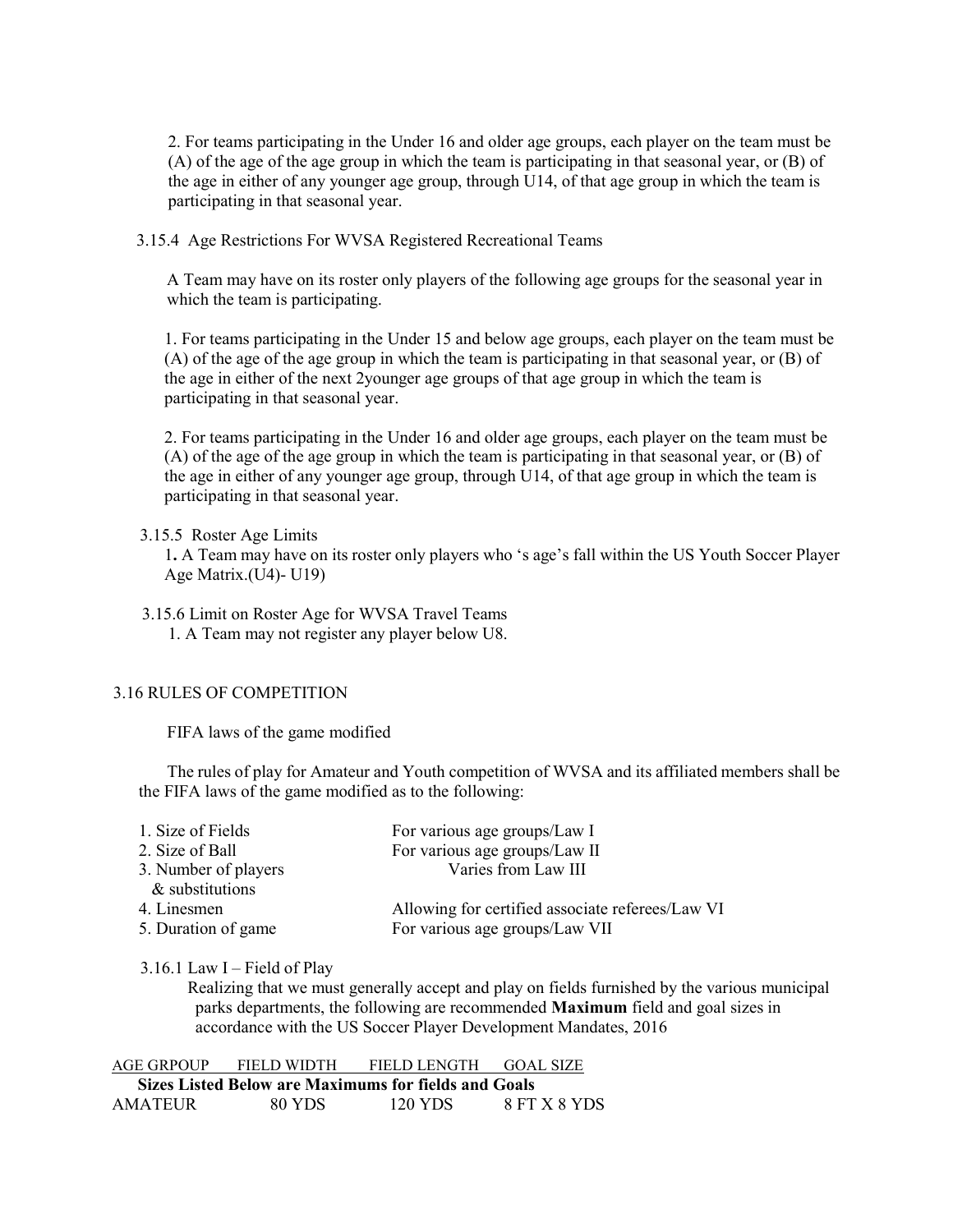| 15 - 19 and UNDER 80 YDS         |        | 120 YDS | 8 FT X 8 YDS               |
|----------------------------------|--------|---------|----------------------------|
| 13 / 14 and UNDER 75 YDS         |        | 112 YDS | 8 FT X 8 YDS               |
| 11-12 and UNDER $\qquad$ 55 YDS. |        | 80 YDS  | 6 FT X 18 FT or 6FT X 21FT |
| 9-10 and UNDER                   | 45 YDS | 65 YDS  | 6 FT X 12FT or 6FT x 18FT  |
| 4-8 and UNDER                    | 25 YDS | 35 YD.  | $4$ FT X 6 FT              |

3.16.2 Law II – Size of Ball

Ball size for various age groups will be as follows:

| AGE GROUP                                 | <b>BALL SIZE</b> |
|-------------------------------------------|------------------|
| AMATEUR                                   | #5               |
| 13 -19 and UNDER                          | #5               |
| 10 - 12 and UNDER                         | #4               |
| 4-8 and UNDER 8                           | #3               |
| The home team will provide the game ball. |                  |

#### 3.16.3 Law III – Number of Players & Substitutions

| 1. AGE Group            | Number of Players on the Field |
|-------------------------|--------------------------------|
| 13 and UNDRER and above |                                |
| 11-12 and UNDER         |                                |
| 9-10 and UNDER          |                                |
| 4-8 and UNDER           |                                |

## • SMALL SIDED SOCCER RULE

 All Games in 4 and UNDER throught 12 and UNDER shall be played in accordance with US Soccers Small sided games program. The association's small sided games rule shall be used for U11/U12 and below competitions.

#### 3. SUBSTITUTION RULES – YOUTH AND AMATEUR

 WVSA allows for the use of the "quarter substitution system" for those youth member associations who want to use it in the 12 and under age groups and below only. The referee will hold up the game for substitutions at a normal stoppage of the came (throw-in, goal kick, etc.) at a time nearest to one-half through each regular half time period.

1. Substitutions shall be unlimited except where specified otherwise in the rules and regulations for a competition.

- Substitutions may be made, with the consent of the referee, at any stoppage in play.
- When a cautioned (Yellow Card) is given, that player may be substituted for (does not apply in interstate games.
- 2. Modified substitution rules also took effect Jan. 1, 2016, as follows: Any player suspected of suffering a head injury may be substituted for evaluation without the substitution counting against the team's total number of allowed substitutions during the game for those games played under limited subsitution rules.

#### 3.16.4 Player's Equipment - Cup Rules Uniform Section #5

- 1. Each player must wear an official uniform with a number on the back of the shirt.
	- 2. Duplicate numbers are not permitted.
	- 3. Shin guards are mandatory for youth players.
	- 4. Eyeglasses must have an elastic headband.
	- 5. No hats or other headgear may be worn with the following exceptions: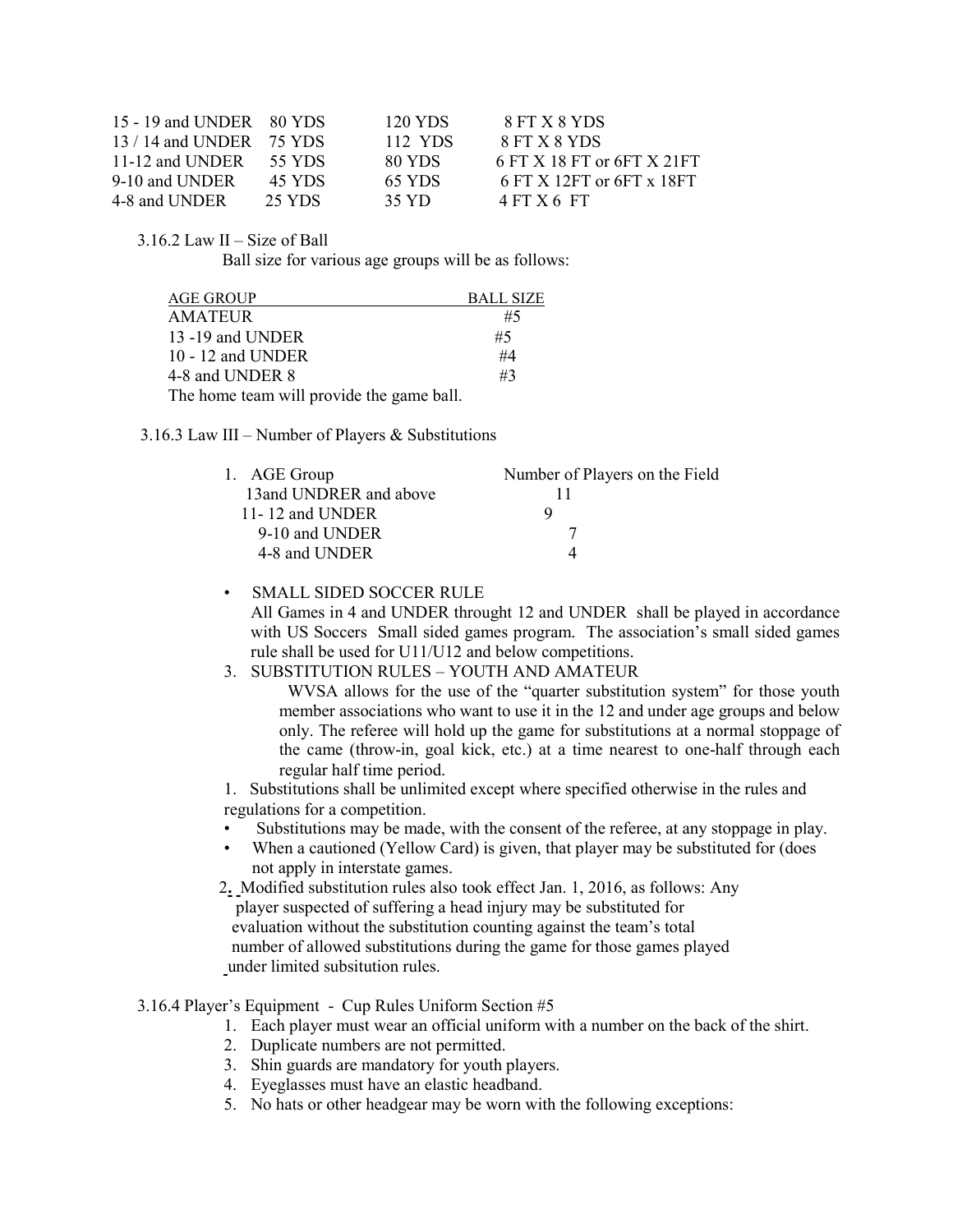- i. Soft billed caps for goalkeepers per FIFA
- ii. Religious headgear per USSF
- iii. Soft caps (no bills) or headbands in cold weather.
- iv. Headgear for medical reasons under the following conditions:
	- A. Soft, closed cell material
	- B. US Soccer specific release sign by parents
	- C. Doctors permission
	- D. Approval in advance by WVSA
- v. Any exception is with the approval of the referee.
- NO HARD CASTS OR BRACES with exposed metal parts may be worn. Youth Only
- Exception for travel players, 11 and UNDER and older, while playing on a travel team, and any team playing in WVSA Open Cup. A. Hard cast must be padded and approved by the referee prior to the match.

B. Braces must be worn as intended by the manufacturer and approved by the

referee prior to the match.

In A and B above the approval must be by a referee that is 18 years old or older.

- 7. If due to inclement weather, the referee allows the wearing of sweatshirts they shall be the same color as the sleeves of the jersey. The jersey must be worn over the sweatshirt.
- 8. If due to inclement weather, the referee allows the wearing of sweatpants, they shall be the same color as the shorts of the uniform. The shorts must be worn over the sweatpants.

# 3.16.5 Referees \*\*\* NO CHANGES

#### 3.16.6 Linesmen

Specifically trained and certified "Junior Linesmen" may be used by member associations or, if necessary, in state tournaments in place of the neutral referee; linesmen. Their infraction calling authority is limited to ball in and out of play, direction of throw-in, goalkick and off side.

## 3.16.7 Duration of Game

| <b>AGE GROUP</b> | <b>LENGTH OF Match</b>         | <b>LENGTH OF OVERTIME</b> |
|------------------|--------------------------------|---------------------------|
| <b>ADULT</b>     | 2 X 45 MINUTES                 | <b>TWO 15 MINUTES</b>     |
|                  | 17-19 and UNDER 2 X 45 MINUTES | TWO 15 MINUTES            |
|                  | 15-16 and UNDER 2 X 40 MINUTES | <b>TWO 15 MINUTES</b>     |
|                  | 13-14 and UNDER 2 X 35 MINUTES | <b>TWO 10 MINUTES</b>     |
|                  | 11-12 and UNDER 2 X 30 MINUTES | TWO 10 MINUTES            |
|                  | 9-10 and UNDER 2 X 25 MINUTES  | TWO 8 MINUTES             |
|                  | 7-8 and UNDER 4X 10 MINUTES    | ONE 5 MINUTES             |
|                  | 4-6 and UNDER 4 X 10 MINUTES   | NONE                      |

#### 3.16.7.1 Playing time per Day

 WVSA Teams may play no more than 2 times the number of minutes allowed for a game in one day. This time may be broken up as needed to fit each situation. Ex 12 and Under 60 min per game equals 120 min per day. Could play 2 / 60 min games, 3 / 40 min games, 4 / 30 min games.

> \* SEE LAW III-NUMBER OF PLAYERS (SUBSTITUTIONS) FOR SPECIAL "QUARTER SUBSITIUTION SYSTEM"

3.16.8 Start of Play \*\*\* NO CHANGES 3.16.9 Ball in and Out of Play \*\*\* NO CHANGE